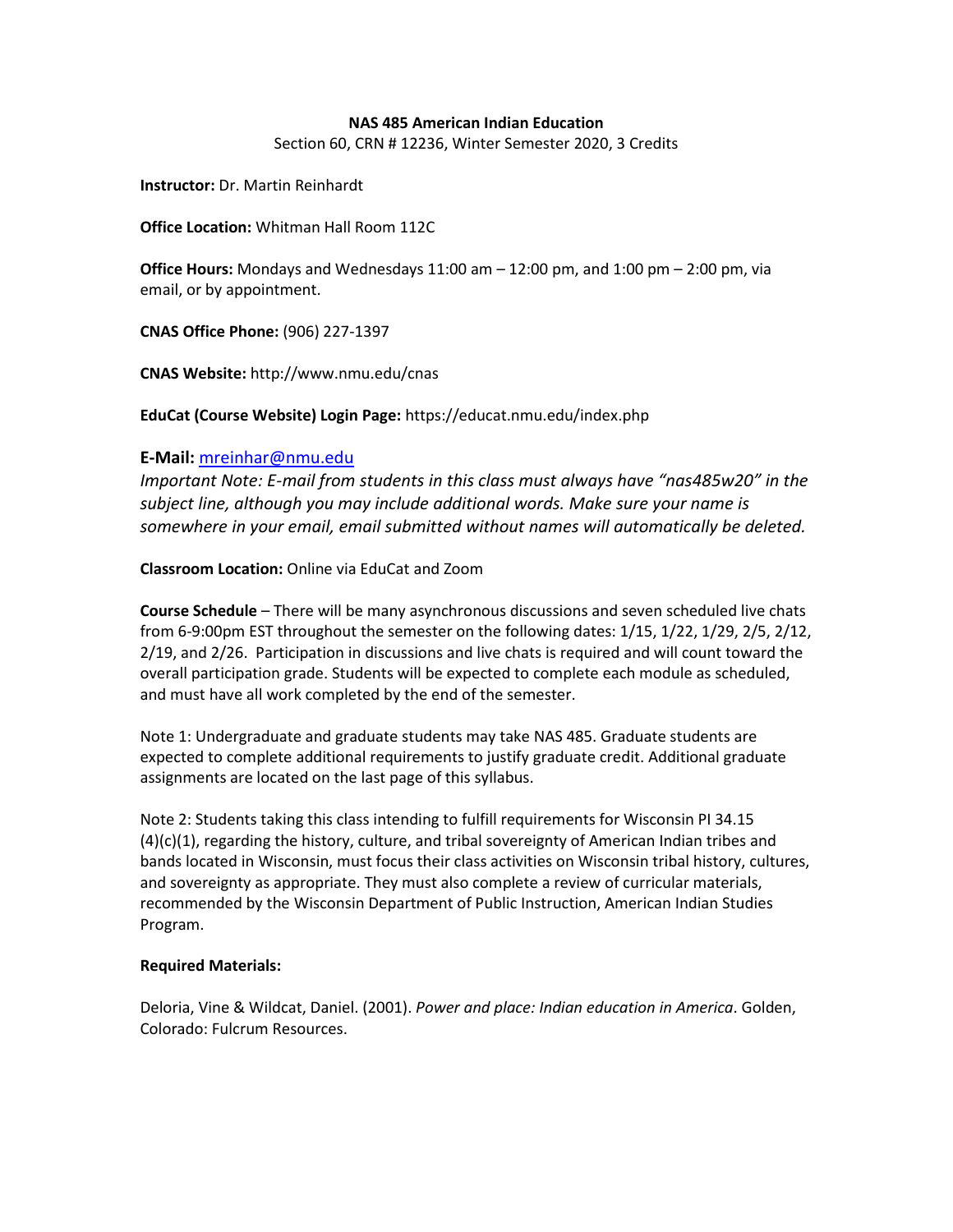Reyhner, Jon & Eder, Jeanne. (2006). *American Indian Education: A History.* University of Oklahoma Press.

Other materials will be available within EduCat or students will be directed to external websites.

# **The Center for Native American Studies Mission Statement**

The Center for Native American Studies offers a holistic curriculum rooted in Native American themes that challenges students to think critically and communicate effectively about Indigenous issues with emphasis on Great Lakes Indigenous perspectives; stimulates further respectful inquiry about Indigenous people; and provides active learning and service learning opportunities that strengthen student engagement, interaction, and reciprocity with Indigenous communities.

## **Class Goal, Objectives, and Outcomes:**

## **Goal:**

The primary goal for this course is to familiarize educators with the history and current status of American Indian education by approaching it from a policy era based and broad perspective that incorporates both Indian and non-Indian standpoints, methodologies, and philosophies.

## **Objectives:**

Students will learn about: the impact of identity on American Indian education issues; the history and current status of American Indian education issues with an emphasis on tribal groups within the Great Lakes Region; guidelines and standards for American Indian education including respectful inquiry/research; and the relationship between service learning and American Indian education.

#### **Outcomes:**

After completing this course successfully, students will be able to:

- 1. Think critically about the relationship between identity and American Indian education issues with an emphasis on tribal groups within the Great Lakes Region.
- 2. Communicate effectively about the relationship between identity and American Indian education issues with an emphasis on tribal groups within the Great Lakes Region.
- 3. Think critically about the history and current status of American Indian education issues with an emphasis on tribal groups within the Great Lakes Region.
- 4. Communicate effectively about the history and current status of American Indian education issues with an emphasis on tribal groups within the Great Lakes Region.
- 5. Discuss multiple perspectives regarding guidelines and standards for American Indian education, including respectful inquiry/research.
- 6. Compare and contrast active learning and service learning with other forms of learning as related to American Indian education.
- 7. Articulate how their active learning and/or service learning experience strengthened their student engagement, interaction, and reciprocity.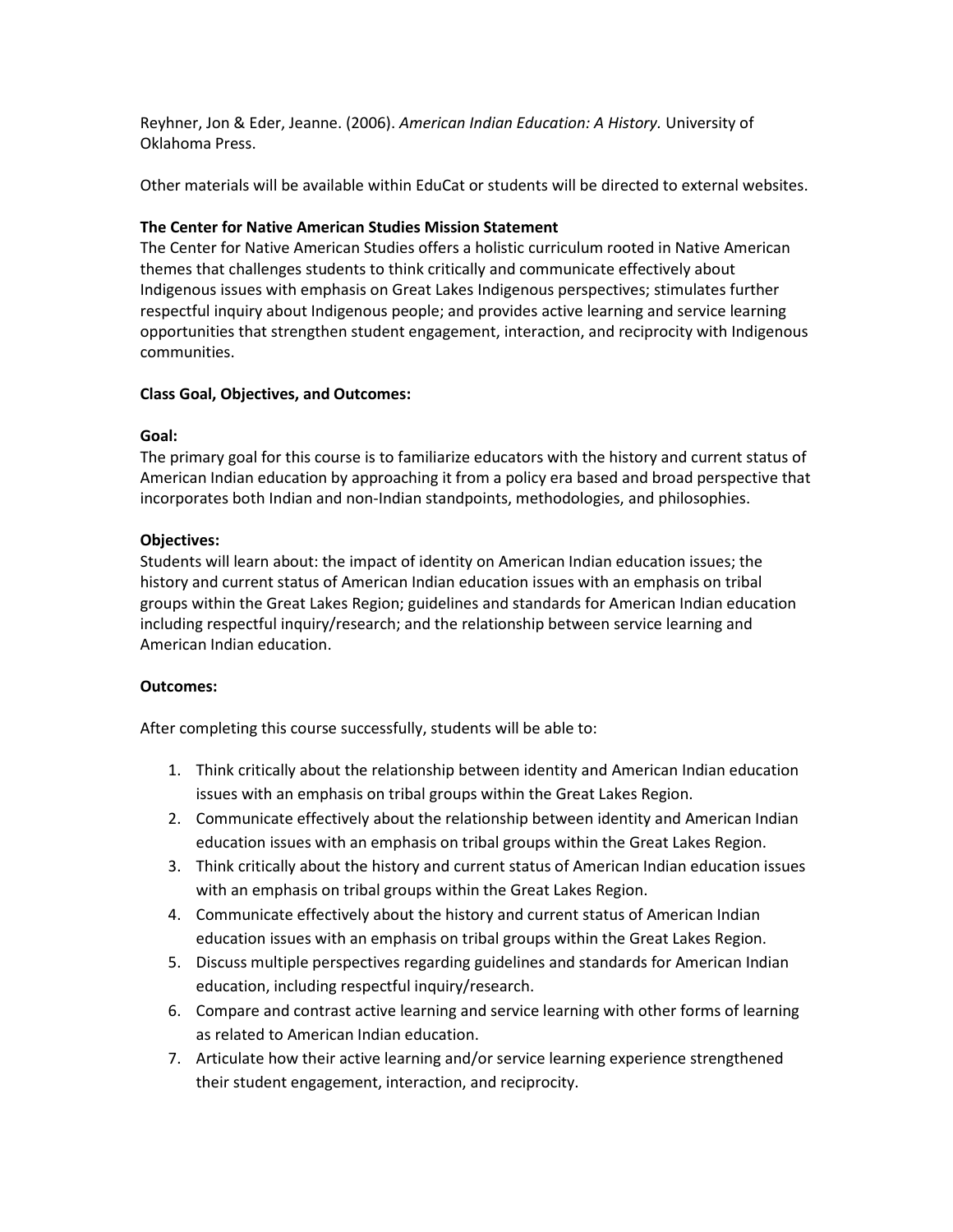| <b>Assessment Strategies/Outcomes</b>                 |                                          |
|-------------------------------------------------------|------------------------------------------|
| 1. Multiple Choice Quizzes (Outcomes: 1,2,3,4,5,6,7)  | 7 quizzes x 100 possible points each=    |
|                                                       | 700 possible points $/ 7 = 100$ possible |
|                                                       | assessment strategy average points       |
| 2. Active Learning/Service Learning Project           | 1 project worth 100 possible assessment  |
| (Outcomes: 1,2,3,4,5,6,7)                             | strategy points                          |
| 3. Tri-Lateral American Indian Education Issue Report | 1 report worth 100 possible assessment   |
| (Outcomes: 1,2,3,4,5,6)                               | strategy points                          |
| 4. Exam (Outcomes: 1,2,3,4,5,6,7)                     | 1 exam worth 100 possible assessment     |
|                                                       | strategy points                          |
| 5. Attendance and Participation                       | 7 live chats (meaningful and active      |
|                                                       | participation) + 3 asynchronous posts x  |
|                                                       | 10 possible points each = 100 possible   |
|                                                       | points                                   |
| Undergraduate Students Final Grades                   | 500 possible points $/ 5 = 100$ possible |
|                                                       | assessment strategies average points     |
| <b>Graduate Students Only:</b>                        |                                          |
| 6. Graduate Student Research Paper and                | 1 research paper worth 100 possible      |
| Presentation (Outcomes: 1,2,3,4,5,6,7)                | assessment strategy points               |
| <b>Graduate Students Final Grades</b>                 | 600 possible points $/ 6 = 100$ possible |
|                                                       | assessment strategies average points     |

# **Grading:**

Final grades for this class will be an average of scores for each assessment strategy. Total possible points for each assessment strategy will be 100. Specific requirements for each assessment strategy are included in the scoring rubrics on each assessment strategy sheets. All work must be submitted by the due date/time unless otherwise arranged with the instructor. Late work may be occasionally accepted, but will have one point deducted for each day that it is late.

| A 94-100 | A-90-93  | B+ 87-89   | <b>B</b> 84-86 | B-80-83       | $C+77-79$ |
|----------|----------|------------|----------------|---------------|-----------|
| C 74-76  | C- 70-73 | $D+ 67-69$ | D 64-66        | $D - 60 - 63$ | F < 60    |

# **Class Etiquette and Expectations:**

Be respectful. Treat others the way you would like to be treated. Say what you mean. Mean what you say. Don't be mean when you say it.

# **Academic Honesty:**

Students are expected to do their own work unless advised that collaboration is acceptable. This means that you may use facts from other sources if you re-write them in your own words. Anytime you quote directly from another source or paraphrase substantially, you must cite the source you used.

Failure to use proper citation procedure is considered plagiarism (see handout on plagiarism). Plagiarism will result in a grade of "0" if it is flagrant and/or deliberate. Copying from another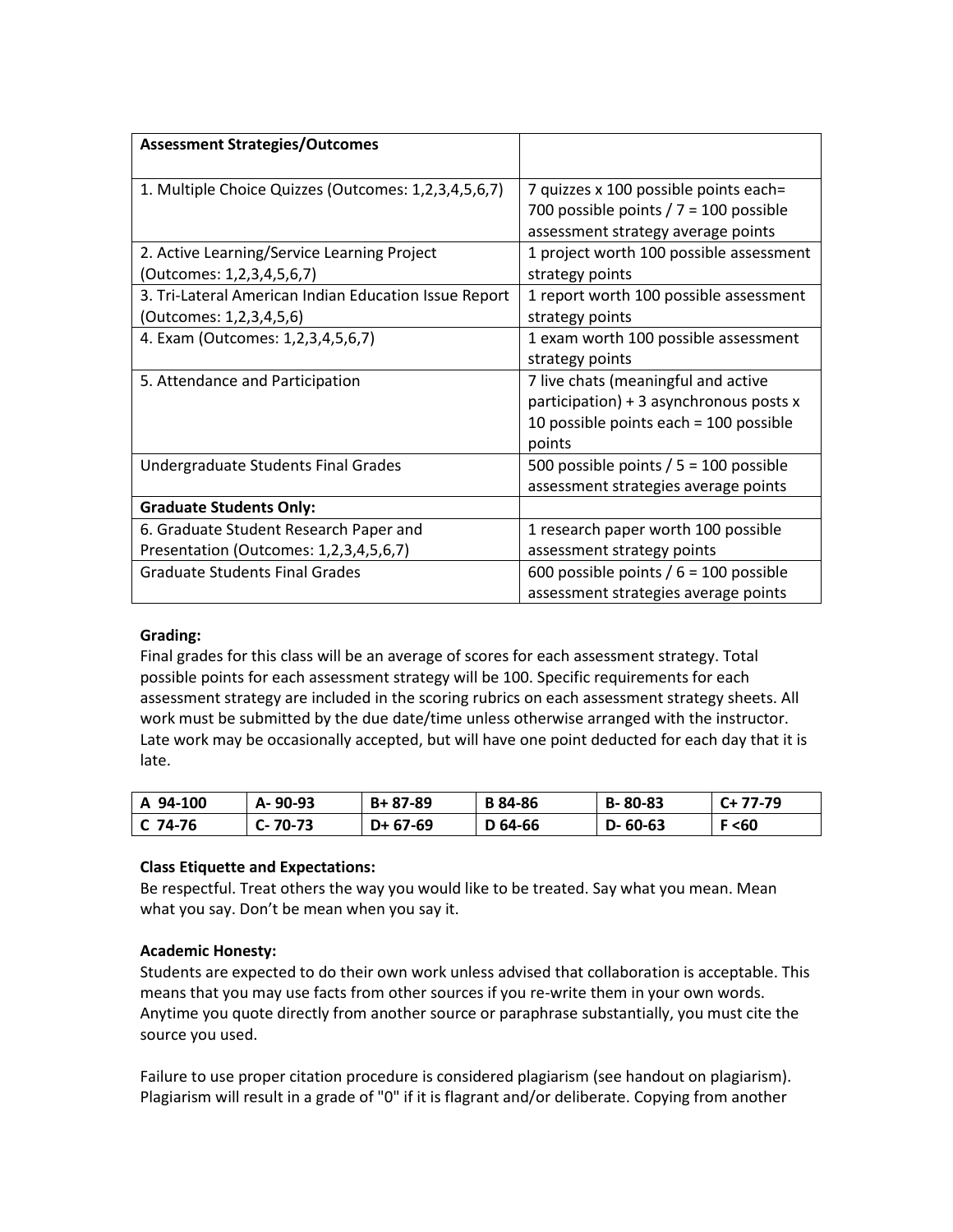person's paper or test is academic dishonesty and will result in a grade of "0" for that assignment. In addition, you will be referred to student services for discipline based on college policy.

# **NMU's Non-Discrimination Statement:**

Northern Michigan University does not unlawfully discriminate on the basis of race, color, religion, sex, national origin, age, height, weight, marital status, familial status, handicap/disability, sexual orientation, or veteran status in employment or the provision of services, and provides, upon request, reasonable accommodation including auxiliary aids and services necessary to afford individuals with disabilities an equal opportunity to participate in all program and activities. Anyone having civil rights inquiries may contact the Equal Opportunity Office, 502 Cohodas Hall, telephone number (906) 227-2420.

# **ADA Statement:**

If you have a need for disability-related accommodations or services, please inform the Coordinator of Disability Services in the Dean of Students Office at 2001 C. B. Hedgcock Building (227-1737 or [disserv@nmu.edu\)](mailto:disserv@nmu.edu). Reasonable and effective accommodations and services will be provided to students if requests are made in a timely manner, with appropriate documentation, in accordance with federal, state, and University guidelines.

# **Veterans Services:**

If you are a veteran and need assistance with your benefits or are experiencing complications with your education due to military service connected issues, contact the Veteran Resource Representative in 2101 Hedgcock (227-1402 or mrutledg@nmu.edu). The Veteran Resource Representative can advocate for you before the Veterans Administration and can also help you solve any veteran specific issues you may have.

# **Module 1:**

1. Post your personal definition of American Indian education in the discussion forum by the beginning of the first live chat. The title of your posting should be "(your first name) definition". A minimum of 250 words is expected.

2. We will discuss identity as it relates to American Indian education during our first live chat in Zoom. We will also discuss active learning and service learning as compared to other forms of learning in regard to American Indian education.

3. Reading assignments for this module include: AIEAH pages 3-39. PAP pages vii-19.

4. Answer the questions related to the reading assignments under Quiz 1.

5. Graduate Students Only: Begin developing research paper.

# **Module 2:**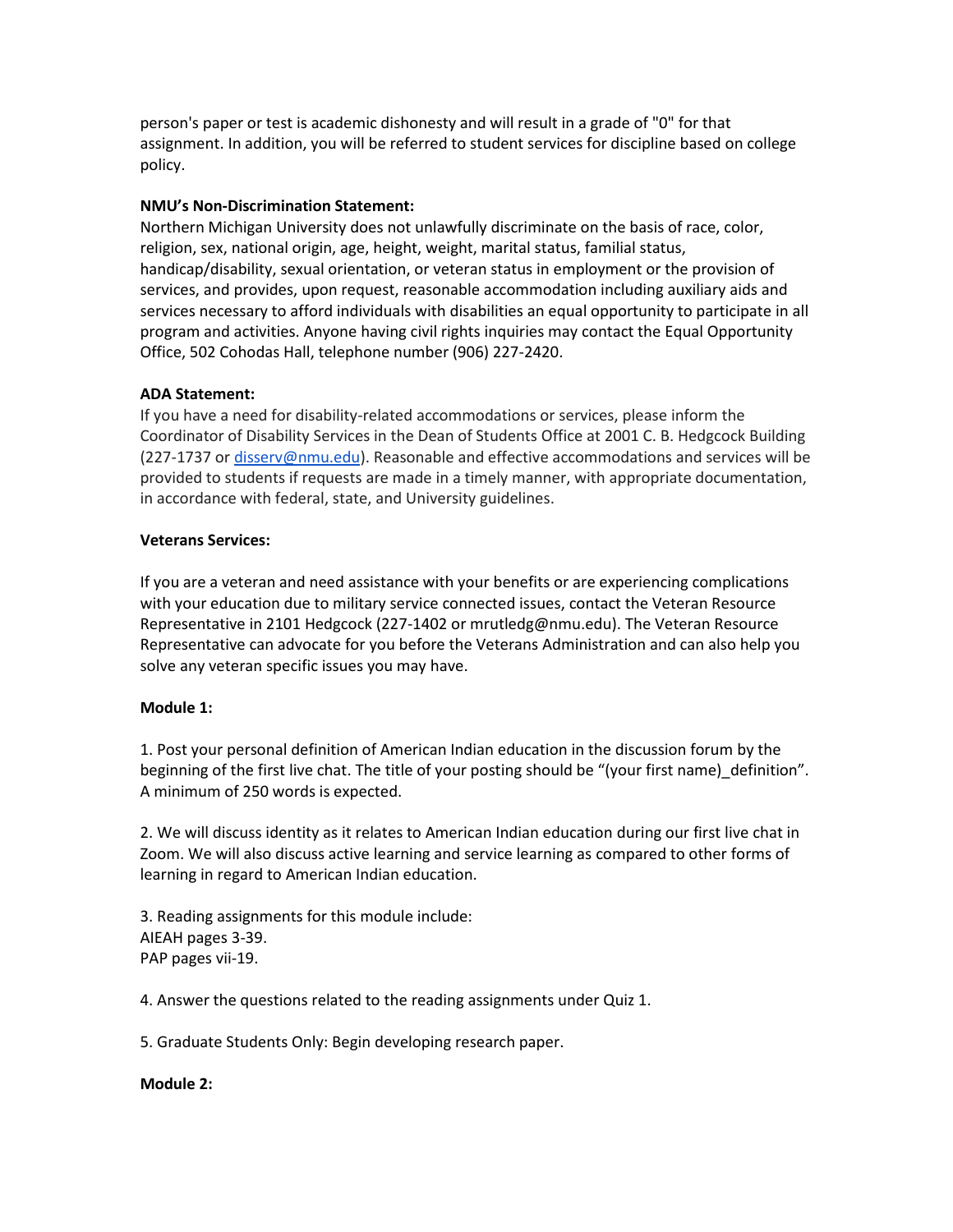1. Answer the following question in the discussion forum: Would American Indian education be relevant on Mars? Why, or why not? Post your answers in the discussion forum before the second live chat. The title of your posting should be "(your first name)\_mars". A minimum of 250 words is expected.

2. We will discuss research/respectful inquiry as it relates to American Indian education during our second live chat.

3. Determine class action project assignments.

4. Reading assignments for this module include: AIEAH pages 40-80. PAP pages 21-39.

5. Answer the questions related to the reading assignments under Quiz 2.

# **Module 3:**

1. What is your personal history of American Indian education? Post your memories of American Indian education based on your own educational experience. Indicate how your experiences were similar to any of the scenarios included in your assigned readings for this module. The title of your posting should be "(your first name) history". Post your history before the third live chat. A minimum of 250 words is expected.

2. We will discuss major events in the history of American Indian education during our third live chat.

3. Updates on class action project assignments.

4. Reading assignments for this module include: AIEAH pages 81-131. PAP pages 41-55.

5. Answer the questions related to the reading assignments under Quiz 3.

# **Module 4:**

1. We will discuss the current status of American Indian education and the Tri-Lateral Model as it relates to the shared responsibility for American Indian education. Guest Presenter TBA.

2. Updates on class action project assignments.

3. We will begin developing a Tri-Lateral American Indian Education Issue Report: Your task for this module is to research an assigned American Indian education issue in the State of Michigan or Wisconsin and determine how tribal, federal, and state governments are addressing it. You should consider the relationships between tribal education agencies (TEAs), federal education agencies (FEAs), and state education agencies (SEAs). Be sure to answer the following questions in your report: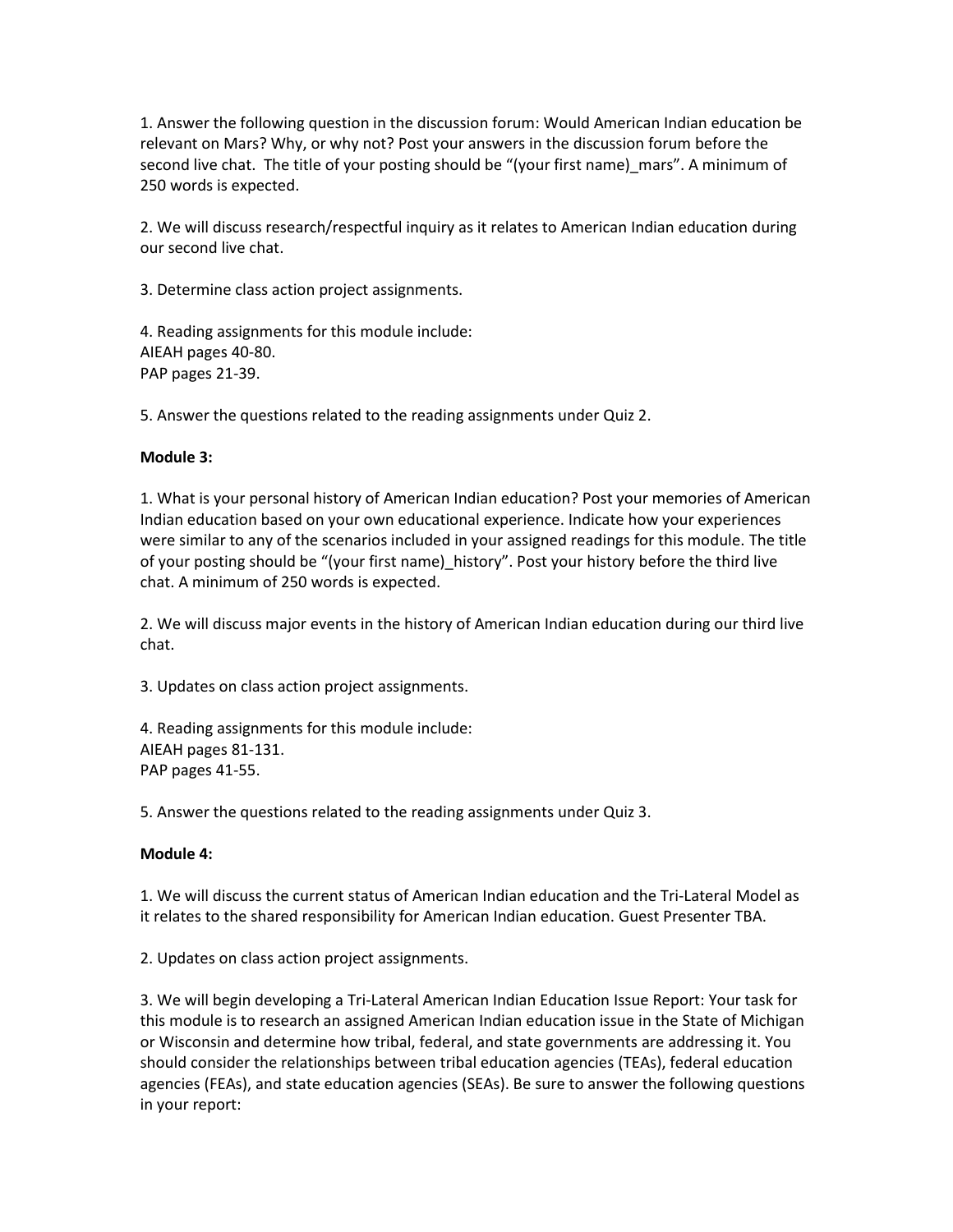- a. What is the issue?
- b. Whom does the issue affect?
- c. How is the issue affected by tribal, federal, and state education agencies?
- d. How does location figure into the issue?
- e. When did this issue arise?
- f. Why did this issue arise?

You should complete an online search for the answers to these questions, and record your findings as shown in the example on the assignment sheet. You should not contact any of the agencies directly as part of this assignment. Submit your findings via EduCat. A minimum of 1500 words is expected.

4. Reading assignments for this module include: AIEAH pages 132-204. PAP pages 57-77.

5. Answer the questions related to the reading assignments under Quiz 4.

#### **Module 5:**

1. We will discuss national and state American Indian education organizations and their activities. Guest Presenter TBA.

2. Updates on class action project assignments.

3. Reading assignments for this module include: AIEAH pages 205-250. PAP pages 79-99.

4. Answer the questions related to the reading assignments under Quiz 5.

5. Graduate Students Only: Research paper due.

#### **Module 6:**

1. We will discuss guidelines and standards for American Indian education. Guest Presenter TBA.

2. Updates on class action project assignments.

3. Reading assignments for this module include: AIEAH pages 251-289. PAP pages 101-121. Graduate student research papers.

4. Answer the questions related to the reading assignments under Quiz 6.

#### **Module 7:**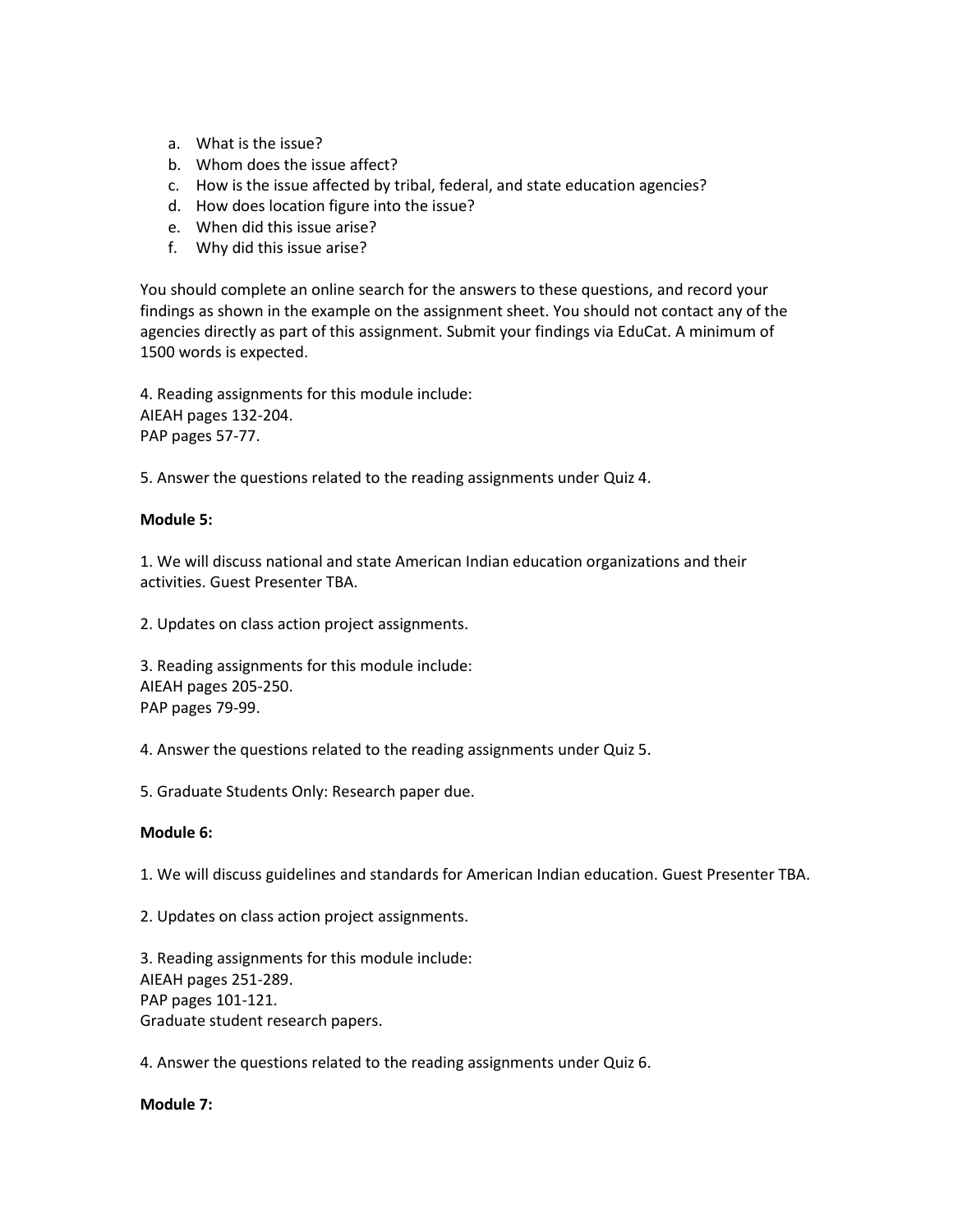1. We will discuss outcomes of the class action project and the tri-lateral report.

2. Graduate students research presentations.

3. Reading assignments for this module include: AIEAH pages 290-330. PAP pages 123-150.

4. Answer the questions related to the reading assignments under Quiz 7.

5. Student Evaluations

6. Final Exam

## **NAS 485 Graduate Research Paper**

To justify graduate credit, graduate students must complete a graduate-level research paper. The paper consists of a comparison of four American Indian Education programs. Research papers must include a minimum of 2000 words and:

- 1. Brief descriptions of four American Indian Education programs.
- 2. Compare and contrast the four programs.
- 3. How do the programs relate to assigned NAS 485 course readings and other scholarly works?
- 4. References in APA style.

# *Evaluating Quality of the Graduate Research Project*

Graduate students will self-score their projects prior to submission and include a rationale for each section of the scoring matrix below. The instructor will score each project prior to reviewing the graduate students' evaluations. Individual evaluations will be shared privately.

- +1 = Superior all criteria are met with no apparent weaknesses (explain)
- 0 = Solid most criteria are met but some weaknesses are present (explain)
- -1 = Substandard glaring weaknesses or missing criteria (explain)

| Title        | Summarizes the main idea. Interesting! Wording of title reflects the abstract.<br>Readers know exactly what to expect. |
|--------------|------------------------------------------------------------------------------------------------------------------------|
| Abstract     | Brief, interesting, accurate, excellent summary of content and important<br>findings in 50-120 words.                  |
| Introduction | Represents a concise lead-in to the programs. Presents an easy-to-<br>understand overview of the paper.                |